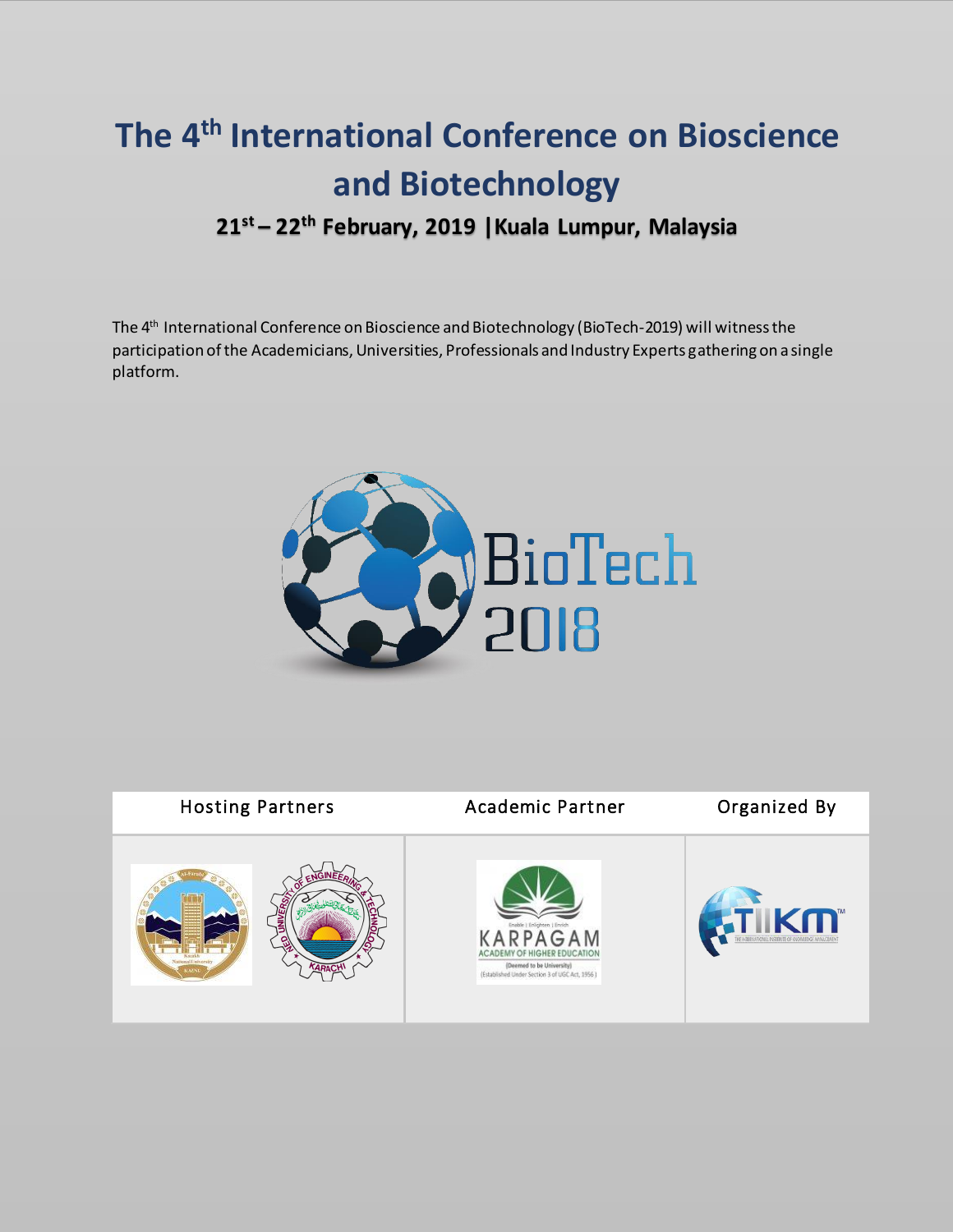

### Call for Papers

The 4<sup>th</sup> International Conference on Bioscience and Biotechnology which will be held from 21<sup>st</sup> – 22th February, 2019 in Kuala Lumpur, Malaysia under the theme " ". BioTech 2019 aims to bring together leading academics, industrialists, research scientists and research scholars to exchange and share their knowledge, experiences and research results across multiple aspects of Bioscience and Biotechnology.



The 4th International Conference on Bioscience and Biotechnology 2019 will provide a global platform where fresh knowledge, latest trends, innovations, conceptsin biotechnology and bioscience can be presented and discussed.

### Conference Tracks

- Environment Science
- Cell Biology applications in Biotechnology
- Microbial Technology and Applications
- Plant science and Agricultural science applications
- Immunology
- Application in Biochemistry and Pharmacology
- Cell Biology applications in Biotechnology
- Applications of Biotechnology
- Biomedical Science and Engineering
- Bioinformatics, Computational Biology and Systems Biology Molecular Biology
- Molecular Biology

*See more at:* <http://bioscienceconference.com/call-for-papers/>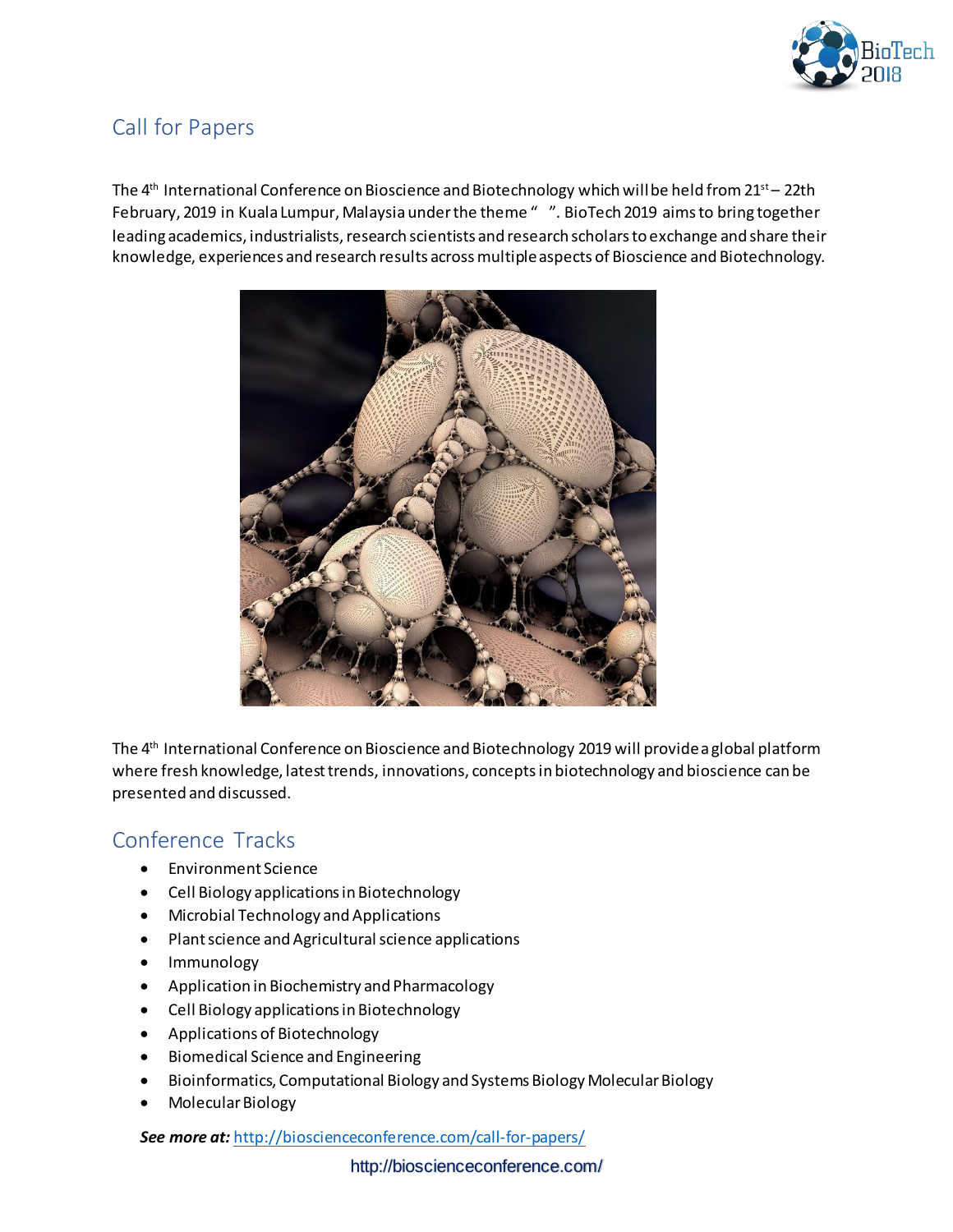

### Conference Chair & Keynote Speakers



### Abstract Guidelines

### Abstract Submission Process

You are invited to send your abstract to the 4<sup>th</sup> International Conference on Bioscience and Biotechnology, you have to send your abstract on or before the abstract submission deadline. The abstract must first pass a double-blind peer review and if it is accepted by the reviewer, we will send you the abstract acceptance notification. Upon payment of the registration fee, your presentation will be confirmed.

### How to Submit

- Please submit your abstract to abstract@bioscienceconference.com
- Submit your abstract of no more than 250 words. Please download the abstract template given and you are requested to follow the format carefully for your abstract submission.
- Please send in a brief biography together with the Abstract.
- Submit well before the submission deadline in order to benefit from Early Bird rates.
- Your Abstract will undergo a double-blind peer review within two to three weeks after receipt. If your abstract is accepted, you will be invited to register for the conference. At least one of the authors of the paper must register for the conference by 21<sup>st</sup> November 2018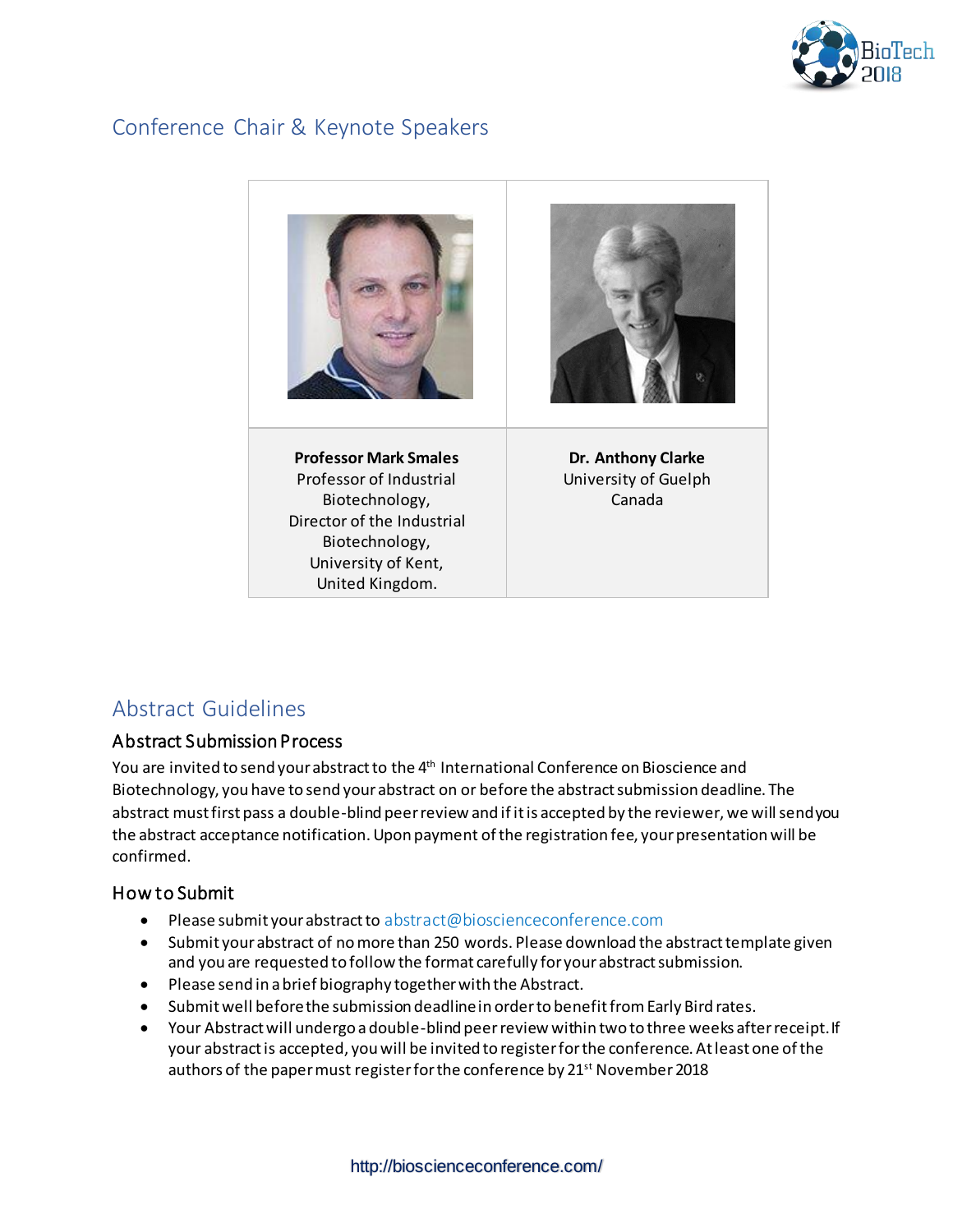

### Full Paper Guidelines

If your abstract is accepted and you have paid the registration fee for the  $4<sup>th</sup>$  International Conference on Bioscience and Biotechnology, you are encouraged to submit the manuscripts before 15<sup>th</sup> March 2019 and final manuscripts must be send to the publication@tiikmedu.com

We accept the submission of high quality papers describing original and unpublished results of conceptual, constructive, experimental and theoretical work or research in progress in all of the areas mentioned in the focus area. Submission of a manuscript implies that it is not under consideration for publication anywhere else.

### Full paper reviewing process

- All manuscripts will be subjected to double blind peer-review and are expected to meet the scientific criteria of significance and academic excellence.
- The submitting author is responsible for ensuring that the article's publication has been approved by all the other co-authors and takes responsibility for the paper during submission and peer review.
- The publisher will not be held legally responsible should there be any claims for compensation.

### Full paper submission process

- The full manuscript must be submitted as a MS Word document in .doc format (not as a PDF or .docx format) and named with author's abstract number and name.
- All manuscripts should be in English. Please ensure that your manuscript is not having any errors; this is especially important if English is not your first language.
- Download the Full Paper Template and thoroughly take after the designing rules.
- The format will help you to present your manuscript, subsequently you are asked for to take after the configuration thoroughly.
- Full manuscript that do not follow this format will be rejected.
- If paper is requested for revise we will send back to you with comments and you must send the corrected paper within a week.

### **Journal Publication Guidelines**

If you wish to submit your manuscript in supporting journals of the upcoming conference please follow the supporting journal's submission process and the template guidelines. For more info please visit the 4 th International Conference on Bioscience and Biotechnology website.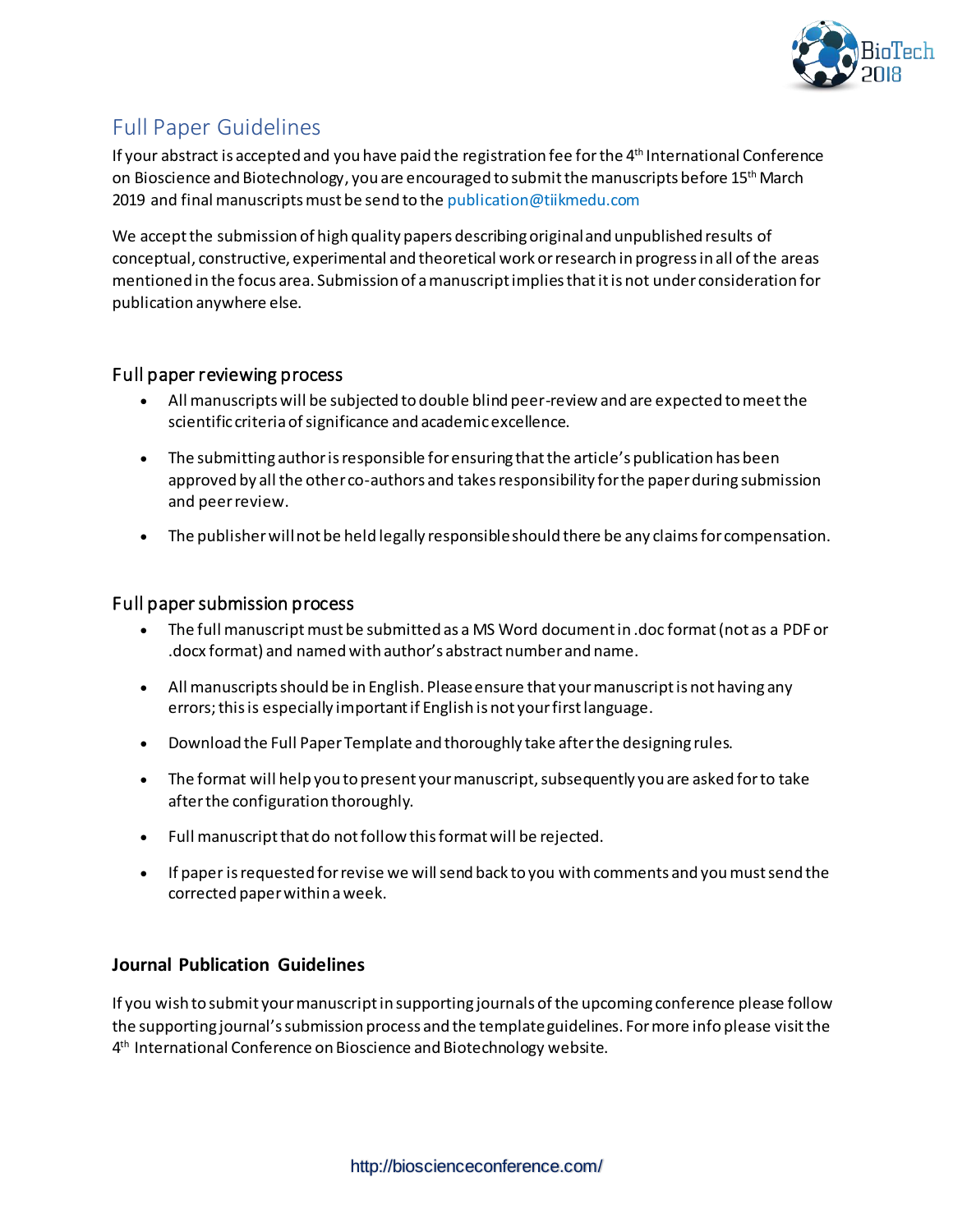

### Publications

#### **Book of Abstracts:**

All accepted abstracts for the 4<sup>th</sup> International Conference on Bioscience and Biotechnology will be published in the conference abstract book with ISBN ().

#### **Conference Proceedings:**

All full papers will be accepted through a double blind reviewed process and will be published electronically with ISSN () in proceedings with a DOI Number (DOI prefix: 10.17501).

We will submit the proceedings to be indexed in the Thomson Reuters, SCOPUS & Google Scholar for possible Indexing

We provide you with the opportunity to publish your paper with well-known publishers





## **THOMSON REUTERS**



#### **Supporting Journals**

#### **Biological Rhythm Research**

Online ISSN: 1744-4179 Editor in Chief: Prof. W.J. Rietveld Publisher: Taylor and Francis



### Special Events at the Conference

### 1. **Networking Dinner and Cultural Show**

The event includes a cultural show which represents the heritage of the hosting country. Furthermore, participants will be given a chance to showcase their cultural performances with the fellow conference participants during the cultural show.

- Date: 21<sup>st</sup> February 2019
- **Time:** 19:00 23:00
- **Venue:** Conference venue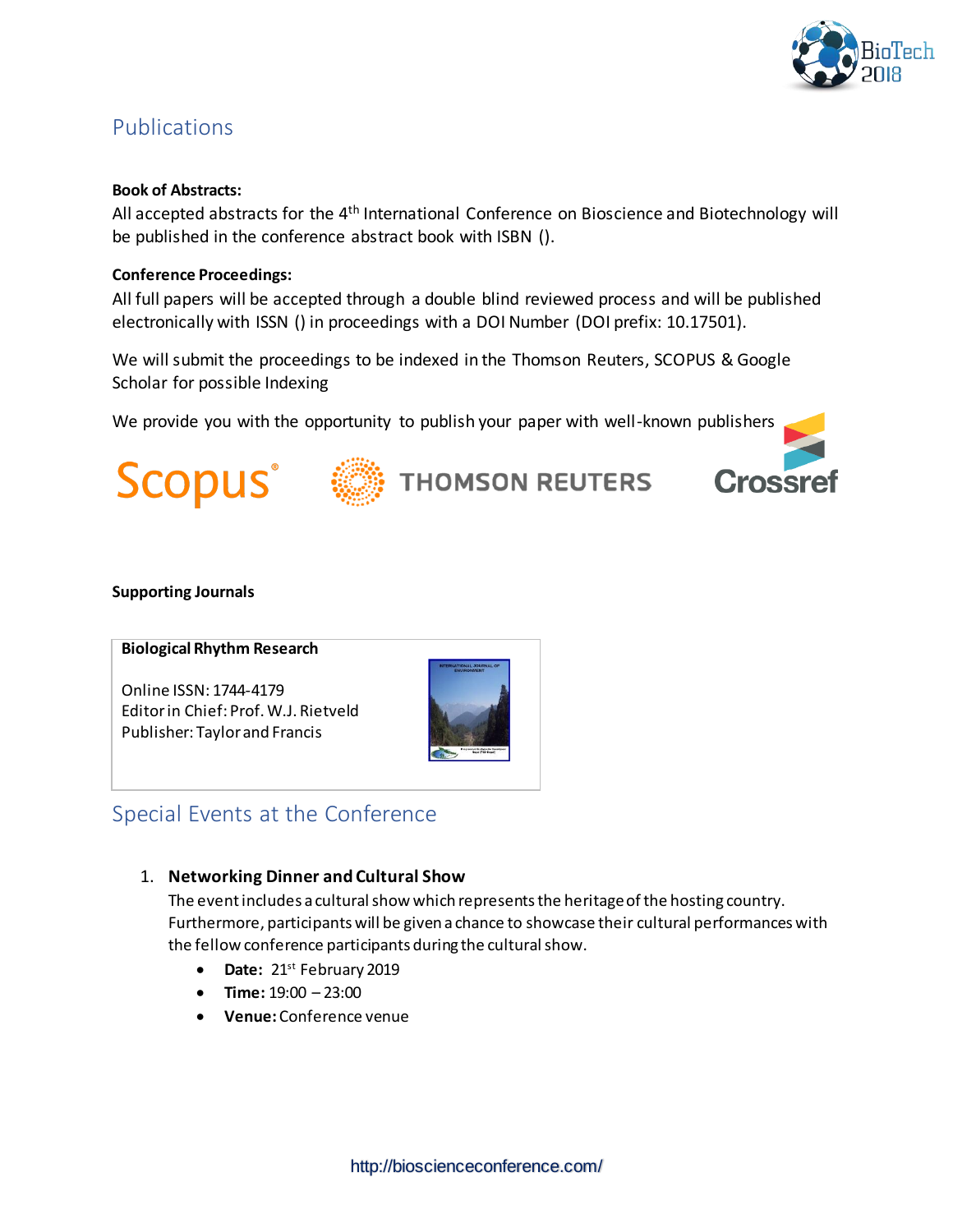

### Registration Information

#### **Registration fee includes: Poster/Oral Presenters**

- Presentation slot (20min) Not applicable for Non-presenters
- 4 Refreshments (Morning and Evening) and 2 Lunch
- 1 Dinner with cultural show
- Abstract Book (Hard Copy)
- Conference Proceedings (Soft Copy)
- Conference Bag
- Conference Group Photo(Printed)
- Presentation certificate
- Notebook
- $\bullet$  Pen
- Conference schedule handout
- Eligibility for all technical sessions and Business meeting/Student's gathering/Workshops inside the conference
- Free proceeding publication with indexing
- Submit your paper for peer review to the supporting Journals
- Conference photo coverage

#### **Group Registration**

- All the benefits of in-person participant.
- Discounted Registration for five (5) or more participants from the same organization/institution.

#### **Registration fee includes: Non-Presenters/Attendee**

- 4 Refreshments (Morning and Evening) and 2 Lunch
- 1 Dinner with cultural show
- Abstract Book (Hard Copy)
- Conference Bag
- Conference Group Photo(Printed)
- Attendance certificate
- Notebook
- Pen
- Conference schedule handout
- Eligibility for all technical sessions and Business meeting/Student's gathering/Workshops inside the conference
- Conference photo coverage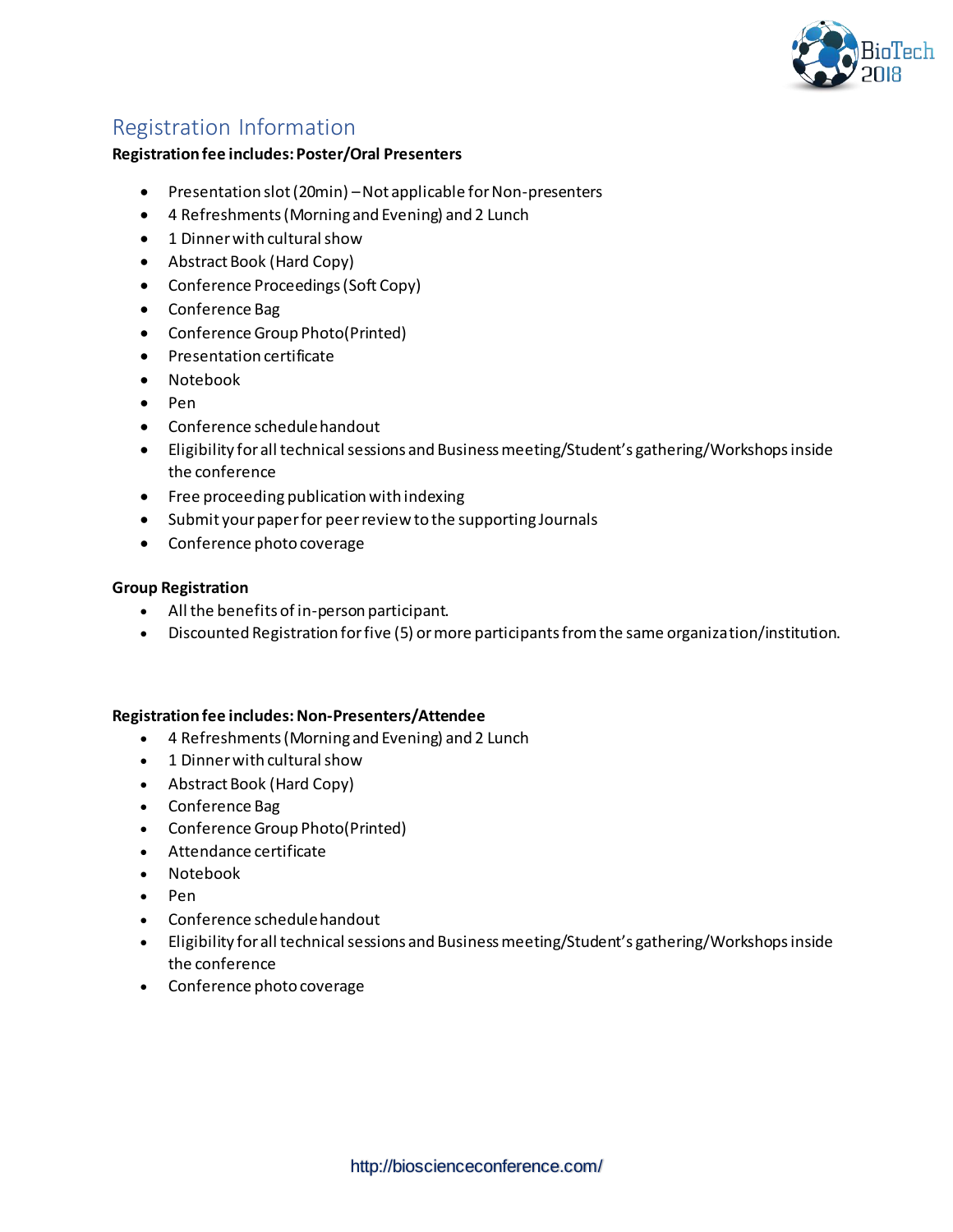

| <b>Registration Fee Structure</b> |                                                               |                                                            |                 |  |
|-----------------------------------|---------------------------------------------------------------|------------------------------------------------------------|-----------------|--|
|                                   | Early bird Payment Deadline<br>21 <sup>st</sup> November 2018 | Regular Payment Deadline<br>21 <sup>st</sup> December 2018 | On Site Payment |  |
| <b>International</b>              |                                                               |                                                            |                 |  |
| Delegate                          | <b>USD 480</b>                                                | <b>USD 540</b>                                             | <b>USD 600</b>  |  |
| Student                           | <b>USD 460</b>                                                | <b>USD 490</b>                                             | <b>USD 550</b>  |  |
| Non-Presenter                     | <b>USD 475</b>                                                |                                                            |                 |  |
| <b>Malaysian</b>                  |                                                               |                                                            |                 |  |
| Delegate                          | RM 1750                                                       | RM 1900                                                    | RM 2200         |  |
| Student                           | RM 1650                                                       | RM 1800                                                    | RM 2050         |  |
| Non-Presenter                     | RM 1750                                                       |                                                            |                 |  |
| Group                             |                                                               |                                                            |                 |  |
| International<br>(Presenter)      | <b>USD 440</b>                                                | <b>USD 470</b>                                             | <b>USD 520</b>  |  |
| International (Non<br>Presenter)  | <b>USD 450</b>                                                |                                                            |                 |  |
| Malaysian<br>(Presenter)          | RM 1550                                                       | RM 1700                                                    | RM 1800         |  |
| Malaysian (Non<br>Presenter)      | RM 1650                                                       |                                                            |                 |  |
| <b>Virtual</b>                    |                                                               |                                                            |                 |  |
| Delegate                          | <b>USD 200</b>                                                |                                                            |                 |  |
| Student                           | <b>USD 150</b>                                                |                                                            |                 |  |
| Sri Lankan                        | <b>RM 350</b>                                                 |                                                            |                 |  |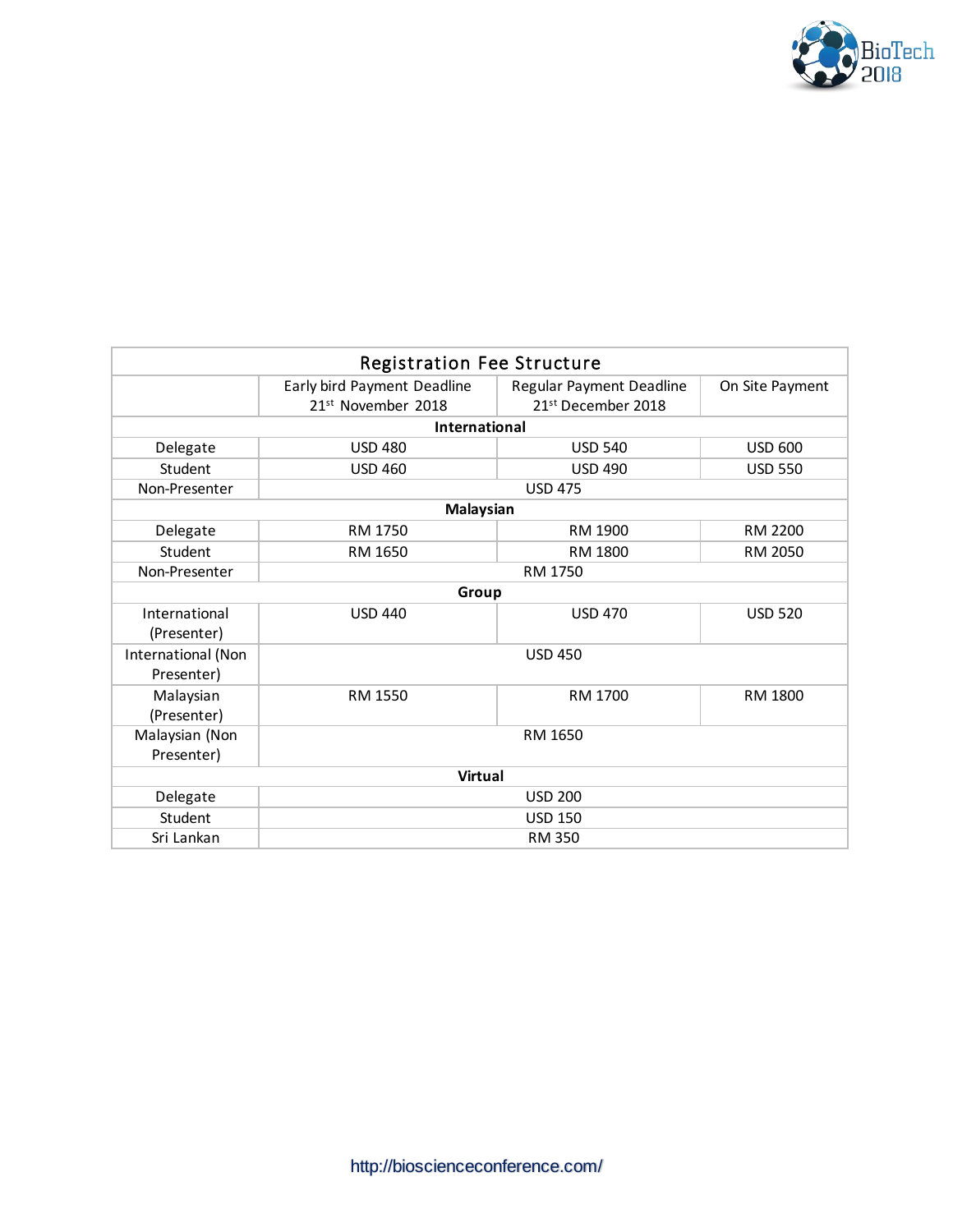

### Payment method for the participants

### Deadlines

Please adhere to the deadlines as it is vital for better arrangement. Both Presenters and Non-Presenters are required to register and pay theirregistration fee by **21stNovember 2018.**

We accept on a first come first serve basis as limited seats available. Please mark your calendar with the dates of importance and plan so that your activities take place well before deadlines in order to avoid unexpected work or travel conflicts, technical problems, in case you need assistance, or other delays

### For Foreign Participants / BANK TRANSFER (TT)

|                                   | <b>Hatton National Bank</b>                                 |
|-----------------------------------|-------------------------------------------------------------|
| <b>BANK NAME</b>                  | 479, T. B. Jayah Mawatha (Darley Road),                     |
|                                   | P.O. Box 837,                                               |
|                                   | Colombo 10, Sri Lanka.                                      |
| <b>BRANCH</b>                     | Homagama                                                    |
| <b>BENEFICIARY</b>                | The International Institute of Knowledge Management(Pvt)Ltd |
|                                   | #288/1/1, Old kottawa road,                                 |
| ADDRESS OF BENEFICIARY            | Embuldeniya, Nugegoda,                                      |
|                                   | Sri Lanka.                                                  |
| ACCOUNT NUMBER                    | 077910146135                                                |
| <b>SWIFT CODE (International)</b> | <b>HBLILKLX</b>                                             |
| <b>BRANCH CODE</b>                | 077                                                         |
| <b>BANK CODE</b>                  | 7083                                                        |

\*\*Note: The conference secretariat should receive the exact amount of registration fees. If not, the participant has to pay the balance due at the registration desk.

Therefore, the participant has to add US\$ 5-10 for the international transaction cost. Any addition received will be reimbursed at the Registration Desk.

### Online Payment System

Online payment system (Visa/MasterCard/American Express) requires to add an extra of 3% from the applicable registration fee as bank charges. When you are ready make the online payment this 3% will be automatically added to the applicable registration fee.

Once you registered for the conference, you will be receiving an email with the invoice and customized link.

### **If you are unable to pay via the link,**

Sometime you may try to pay via this method and could fail. It usually happens due to the security process ofthe banks and you need to activate the card forforeign transactions.

If so follow the below procedure to ensure that the money will be transferred duly;

1) Informyour card holding bank that your paymentfailed.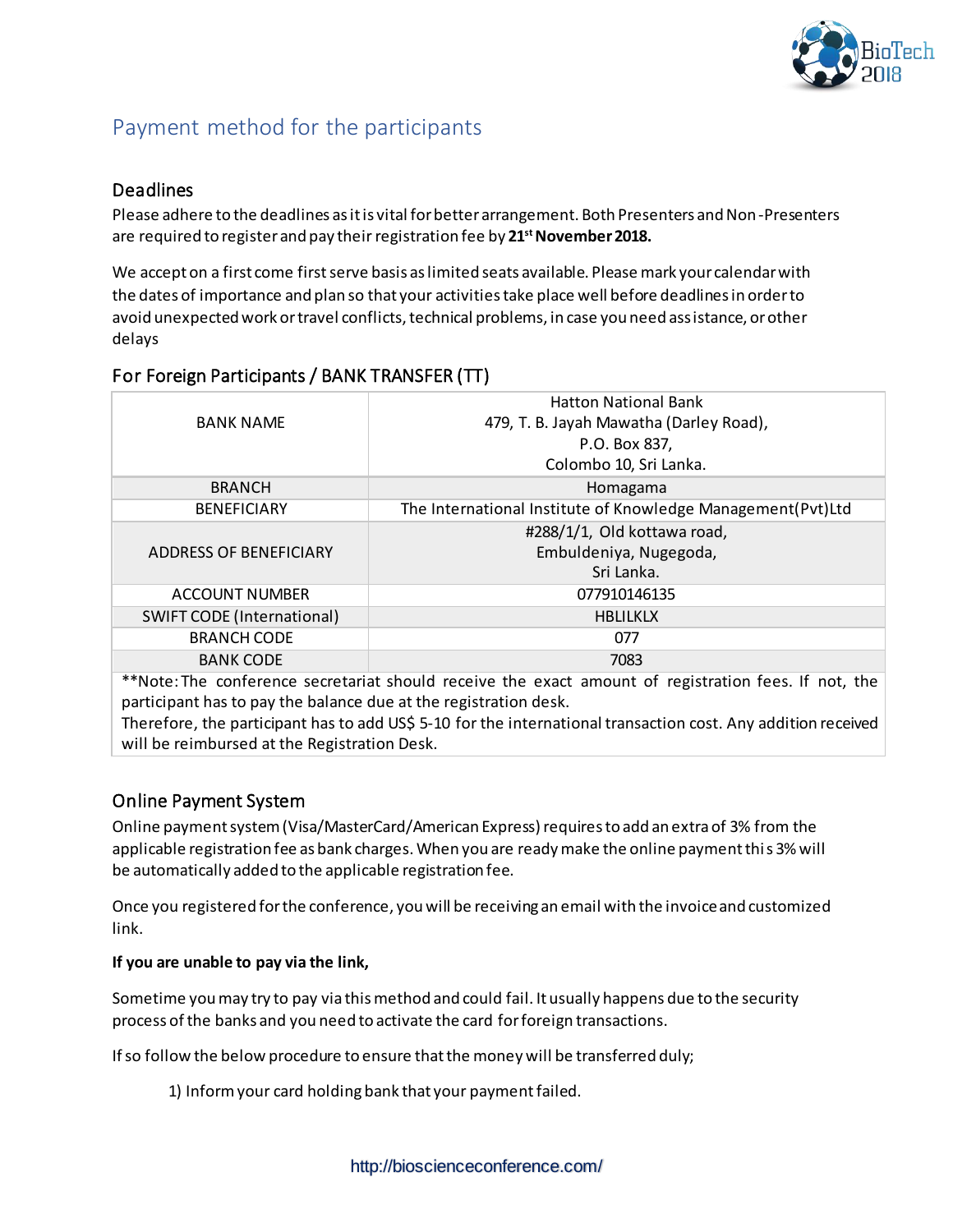

2) Informthe bank that you wish to performan international paymentthrough your card and request them to allow/ verify your card for international payments.

3) Confirm that the card has been verified and continue with the payment.

4) After you get the notification that the payment transaction was completed successfully, send a copy of the receipt for our reference.

### For Sri Lankan Participants

| <b>BANK NAME</b>      | <b>Hatton National Bank</b>                                   |
|-----------------------|---------------------------------------------------------------|
| <b>BRANCH</b>         | Homagama                                                      |
| <b>BENEFICIARY</b>    | The International Institute of Knowledge Management (Pvt) Ltd |
| <b>ACCOUNT NUMBER</b> | 077010016840                                                  |

### Onsite payments

 If you have funding issues and otherunavoidablecircumstances you can pay onsite and registerto the conference.

However please be noted you need to pay the highest registration fee when you paying on site. Furthermore, you need to confirm your participation with your scanned copy of the Air ticket and passport together with accommodation confirmation receipt to reserve a slot at the Conference.

### No show policy for Onsite payments

If any participant confirmed his/her participation to the organizing committee by sending the proof (copy of the air ticket) and is not available to present at the conference will not be accepted. In that scenario the organizers will take the following actions towards protecting the goodwill of the company and to adhere to the immigration policies.

- 1. Informto The Embassy/ High Commission
- 2. Inform to their University/Institute
- 3. Add to No-benefitslist

To avoid these please inform your No-show before the conference close. Also, you may need to pay half of the registration fee within 15days post conference.